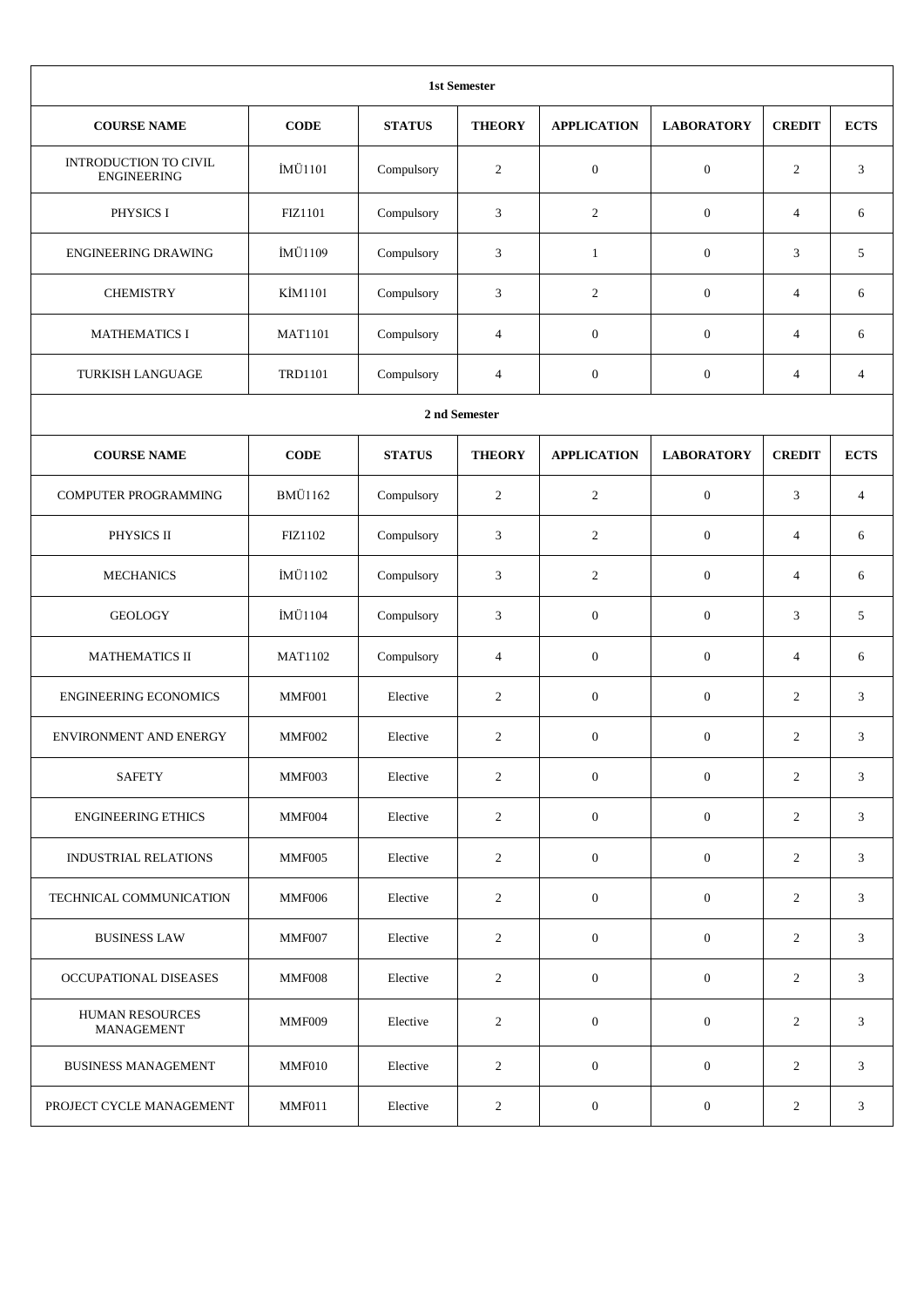| INTELLECTUAL AND INDUSTRIAL<br><b>PROPERTY</b>                   | MMF012         | Elective      | 2                | $\mathbf{0}$       | $\overline{0}$    | $\overline{c}$ | 3              |  |  |  |
|------------------------------------------------------------------|----------------|---------------|------------------|--------------------|-------------------|----------------|----------------|--|--|--|
|                                                                  |                |               | 3 rd Semester    |                    |                   |                |                |  |  |  |
| <b>COURSE NAME</b>                                               | $CODE$         | <b>STATUS</b> | <b>THEORY</b>    | <b>APPLICATION</b> | <b>LABORATORY</b> | <b>CREDIT</b>  | <b>ECTS</b>    |  |  |  |
| PRINC. OF ATATÜRK AND<br>HISTORY OF TURKISH<br><b>REVOLUTION</b> | AİT2201        | Compulsory    | $\overline{4}$   | $\overline{0}$     | $\boldsymbol{0}$  | $\overline{4}$ | $\overline{4}$ |  |  |  |
| <b>MATERIAL SCIENCE</b>                                          | İMÜ2201        | Compulsory    | $\overline{c}$   | $\mathbf{0}$       | $\mathbf{0}$      | $\overline{c}$ | 5              |  |  |  |
| STRENGTH OF MATERIALS                                            | İMÜ2203        | Compulsory    | 3                | $\overline{2}$     | $\mathbf{0}$      | $\overline{4}$ | 6              |  |  |  |
| HIGHWAY ENGINEERING                                              | İMÜ2205        | Compulsory    | 2                | $\overline{2}$     | $\mathbf{0}$      | 3              | 6              |  |  |  |
| DIFFERENTIAL EQUATIONS                                           | <b>MAT2201</b> | Compulsory    | $\overline{4}$   | $\mathbf{0}$       | $\mathbf{0}$      | $\overline{4}$ | 5              |  |  |  |
| <b>ENGLISH</b>                                                   | YDİ2201        | Compulsory    | $\overline{4}$   | $\mathbf{0}$       | $\boldsymbol{0}$  | $\overline{4}$ | $\overline{4}$ |  |  |  |
|                                                                  | 4 th Semester  |               |                  |                    |                   |                |                |  |  |  |
| <b>COURSE NAME</b>                                               | <b>CODE</b>    | <b>STATUS</b> | <b>THEORY</b>    | <b>APPLICATION</b> | <b>LABORATORY</b> | <b>CREDIT</b>  | <b>ECTS</b>    |  |  |  |
| PROBABILITY AND STATISTICS                                       | IST2262        | Compulsory    | 3                | $\mathbf{0}$       | $\boldsymbol{0}$  | 3              | $\overline{4}$ |  |  |  |
| <b>FLUID MECHANICS</b>                                           | İMÜ2202        | Compulsory    | 3                | $\mathbf{0}$       | $\boldsymbol{0}$  | 3              | 5              |  |  |  |
| NUMERICAL ANALYSIS                                               | İMÜ2204        | Compulsory    | $\overline{c}$   | $\mathbf{0}$       | $\mathbf{0}$      | 2              | 5              |  |  |  |
| MATERIAL OF CONSTRUCTION                                         | İMÜ2206        | Compulsory    | $\overline{2}$   | $\overline{c}$     | $\boldsymbol{0}$  | 3              | 6              |  |  |  |
| STRUCTURAL ANALYSIS                                              | İMÜ2208        | Compulsory    | 3                | 2                  | $\theta$          | $\overline{4}$ | 6              |  |  |  |
| SURVEYING                                                        | İMÜ2210        | Compulsory    | $\overline{2}$   | $\overline{2}$     | $\overline{0}$    | 3              | $\overline{4}$ |  |  |  |
|                                                                  |                |               | 5 th Semester    |                    |                   |                |                |  |  |  |
| <b>COURSE NAME</b>                                               | $CODE$         | <b>STATUS</b> | <b>THEORY</b>    | <b>APPLICATION</b> | <b>LABORATORY</b> | <b>CREDIT</b>  | <b>ECTS</b>    |  |  |  |
| STEEL STRUCTURES                                                 | İMÜ3301        | Compulsory    | $\mathfrak{Z}$   | $\sqrt{2}$         | $\boldsymbol{0}$  | $\overline{4}$ | 6              |  |  |  |
| <b>HYDROLICS</b>                                                 | İMÜ3303        | Compulsory    | 3                | $\boldsymbol{0}$   | $\mathbf{0}$      | 3              | 6              |  |  |  |
| <b>SOIL MECHANICS</b>                                            | İMÜ3305        | Compulsory    | $\mathfrak{Z}$   | $\overline{2}$     | $\boldsymbol{0}$  | $\overline{4}$ | 6              |  |  |  |
| <b>INTERNSHIP PROGRAMS I</b>                                     | İMÜ3399        | Compulsory    | $\boldsymbol{0}$ | $\mathbf{1}$       | $\boldsymbol{0}$  | $\mathbf{1}$   | $\overline{4}$ |  |  |  |
| <b>HYDROLOGY</b>                                                 | IMU3311        | Elective      | $\overline{c}$   | $\mathbf{1}$       | $\mathbf{0}$      | 3              | $\overline{4}$ |  |  |  |
| ARCHITECTURAL STRUCTURAL<br><b>DESIGN</b>                        | İMÜ3313        | Elective      | $\overline{c}$   | $\mathbf{1}$       | $\boldsymbol{0}$  | 3              | $\overline{4}$ |  |  |  |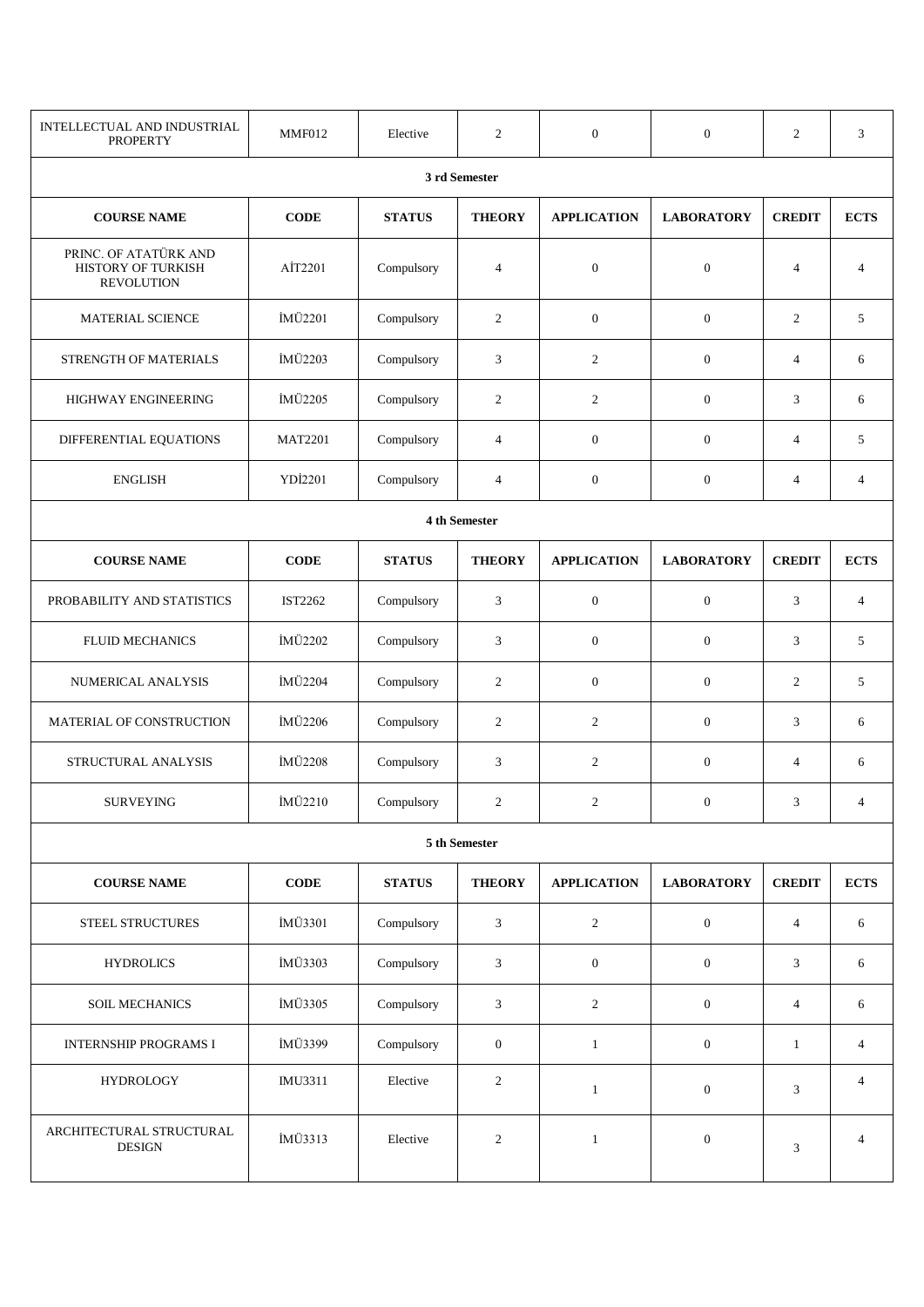| ADVANCED CONCRETE<br><b>TECHNICIAL</b>                           | İMÜ3315     | Elective      | $\overline{2}$ | $\mathbf{1}$       | $\overline{0}$    | $\mathfrak{Z}$ | $\overline{4}$ |
|------------------------------------------------------------------|-------------|---------------|----------------|--------------------|-------------------|----------------|----------------|
| ADMIXTURES IN CONCRETE                                           | İMÜ3317     | Elective      | 2              | $\mathbf{1}$       | $\boldsymbol{0}$  | 3              | $\overline{4}$ |
| SPECIAL CONCRETES                                                | İMÜ3319     | Elective      | $\overline{2}$ | $\mathbf{1}$       | $\boldsymbol{0}$  | $\mathfrak{Z}$ | $\overline{4}$ |
| HIGH SPEED RAILWAYS                                              | İMÜ3321     | Elective      | $\overline{2}$ | $\mathbf{1}$       | $\mathbf{0}$      | 3              | $\overline{4}$ |
| <b>EARTH WORKS</b>                                               | İMÜ3323     | Elective      | $\overline{2}$ | $\mathbf{1}$       | $\mathbf{0}$      | 3              | $\overline{4}$ |
| BUILDING INFORMATIONS AND<br>CONSTRUCTION TECHNIQUES             | İMÜ3325     | Elective      | $\overline{c}$ | $\mathbf{1}$       | $\boldsymbol{0}$  | 3              | $\overline{4}$ |
|                                                                  |             |               | 6 th Semester  |                    |                   |                |                |
| <b>COURSE NAME</b>                                               | <b>CODE</b> | <b>STATUS</b> | <b>THEORY</b>  | <b>APPLICATION</b> | <b>LABORATORY</b> | <b>CREDIT</b>  | <b>ECTS</b>    |
| REINFORCED CONCRETE                                              | İMÜ3302     | Compulsory    | 3              | $\overline{c}$     | $\boldsymbol{0}$  | $\overline{4}$ | 5              |
| <b>RAILWAY</b>                                                   | İMÜ3304     | Compulsory    | $\overline{2}$ | $\boldsymbol{0}$   |                   | 2              | 5              |
| <b>FOUNDATIONS</b>                                               | İMÜ3306     | Compulsory    | 3              | $\boldsymbol{0}$   | $\boldsymbol{0}$  | 3              | 5              |
| STRUCTURAL DYNAMICS                                              | İMÜ3308     | Compulsory    | $\mathbf{2}$   | $\overline{c}$     | $\mathbf{0}$      | 3              | 5              |
| TRAFFIC ENGINEERING                                              | İMÜ3312     | Elective      | $\mathbf{2}$   | $\mathbf{1}$       |                   | 3              | 5              |
| MICROSTRUCTURE AND<br>PROPERTIES OF BUILDING<br><b>MATERIALS</b> | İMÜ3314     | Elective      | 2              | $\mathbf{1}$       | $\mathbf{0}$      | 3              | 5              |
| ANVANCED TOPICS IN<br>STUCTURAL ANALYSİS                         | İMÜ3316     | Elective      | 2              | $\mathbf{1}$       | $\overline{0}$    | 3              | 5              |
| FIELD RESEARCH AND<br>GEOTECHNICAL ASSESSMENT                    | İMÜ3318     | Elective      | $\overline{2}$ | $\mathbf{1}$       | $\boldsymbol{0}$  | 3              | 5              |
| FOUNDATION ENGINEERING                                           | İMÜ3320     | Elective      | $\overline{2}$ | $\mathbf{1}$       | $\overline{0}$    | 3              | 5 <sup>5</sup> |
| COMPUTER APPLICATIONS IN<br><b>CIVIL ENGENEERING</b>             | İMÜ3322     | Elective      | 2              | $\mathbf{1}$       | $\overline{0}$    | 3              | 5              |
| DESIGN OF STEEL INDUSTRIAL<br><b>STRUCTURES</b>                  | İMÜ3324     | Elective      | 2              | $\mathbf{1}$       | $\boldsymbol{0}$  | 3              | 5 <sup>5</sup> |
| NUMERICAL ANALYSE METHODS                                        | İMÜ3326     | Elective      | $\overline{2}$ | $\mathbf{1}$       | $\overline{0}$    | 3              | 5              |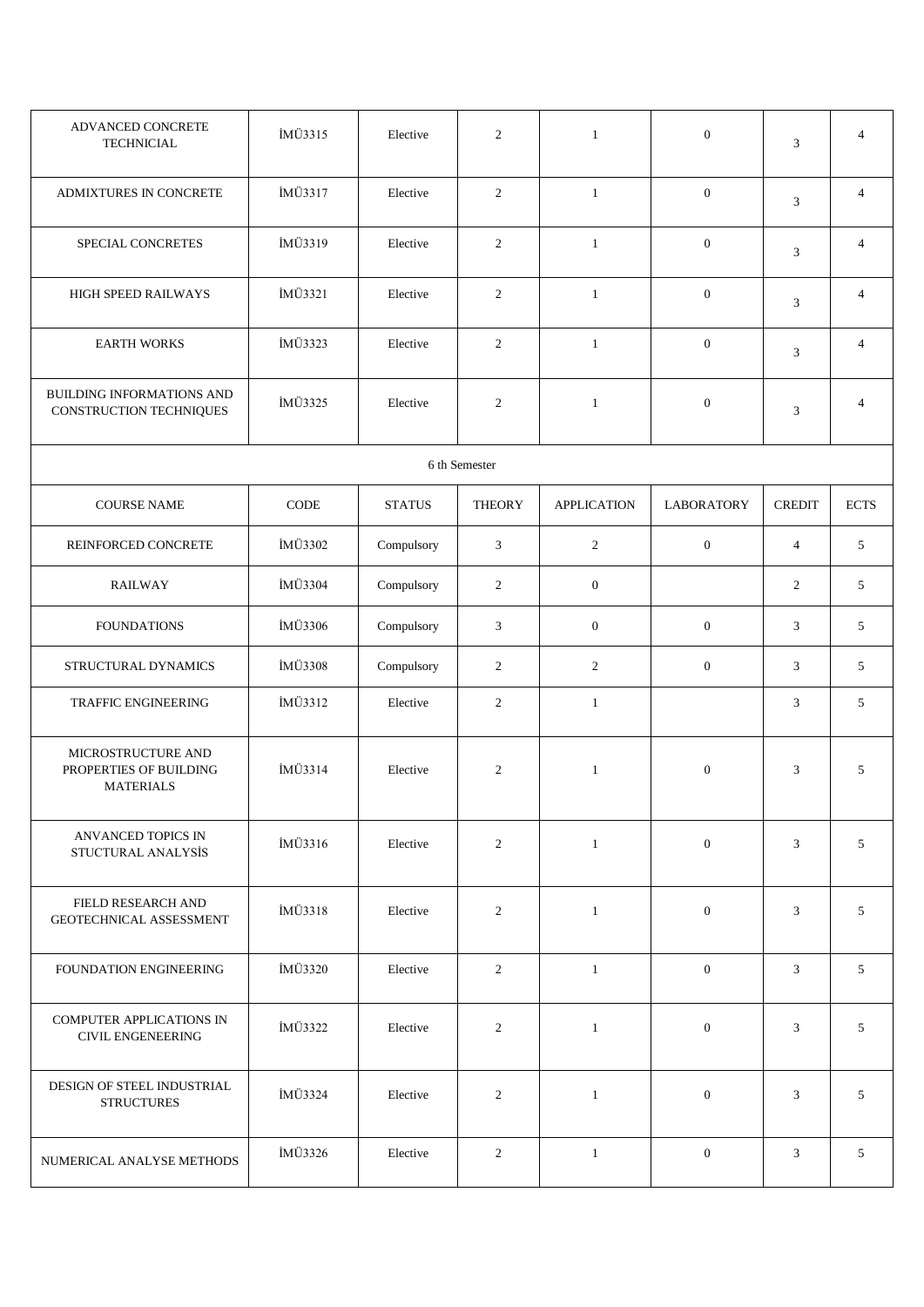| IN GEOTECHNICAL ENGINEERING                     |         |          |  |  |  |
|-------------------------------------------------|---------|----------|--|--|--|
| REPORTING AND PRESENTATION<br><b>TECHNIQUES</b> | İMÜ3328 | Elective |  |  |  |

| 7 th semester                                       |         |               |                |                    |                   |                |                |  |
|-----------------------------------------------------|---------|---------------|----------------|--------------------|-------------------|----------------|----------------|--|
| <b>COURSE NAME</b>                                  | CODE    | <b>STATUS</b> | <b>THEORY</b>  | <b>APPLICATION</b> | <b>LABORATORY</b> | <b>CREDIT</b>  | <b>ECTS</b>    |  |
| PROJECT OF REINFORCED<br><b>CONCRETE STRUCTURES</b> | İMÜ4401 | Compulsory    | $\overline{2}$ | $\mathbf{2}$       | $\boldsymbol{0}$  | 3              | $\overline{4}$ |  |
| EARTHQUAKE RESISTANT<br><b>DESIGN</b>               | İMÜ4403 | Compulsory    | $\overline{2}$ | $\boldsymbol{0}$   | $\boldsymbol{0}$  | $\mathfrak{2}$ | $\mathfrak{Z}$ |  |
| CIVIL ENGINEERING DESIGN                            | İMÜ4405 | Compulsory    | 2              | $\mathbf{0}$       | $\mathbf{0}$      | 2              | $\overline{2}$ |  |
| <b>CONSRUCTION MANAGEMENT</b>                       | İMÜ4407 | Compulsory    | 2              | $\overline{0}$     | $\mathbf{0}$      | 2              | $\overline{3}$ |  |
| <b>INTERNSHIP PROGRAMS II</b>                       | İMÜ4499 | Compulsory    | $\mathbf{0}$   | $\mathbf{1}$       | $\mathbf{0}$      | $\mathbf{1}$   | $\overline{3}$ |  |
| UNIVERSTIY COMMON ELECTIVE<br><b>COURSES</b>        | OSD4401 | Elective      | $\overline{a}$ |                    | $\boldsymbol{0}$  |                | $\mathfrak{Z}$ |  |
| <b>HYDRAULIC STRUCTURES</b>                         | İMÜ4411 | Elective      | 3              | $\overline{0}$     | $\boldsymbol{0}$  | $\mathfrak{Z}$ | 6              |  |
| <b>IRRIGATION AND DRAINAGE</b>                      | İMÜ4413 | Elective      | 3              | $\overline{0}$     | $\overline{0}$    | 3              | 6              |  |
| <b>LANDLIES</b>                                     | İMÜ4415 | Elective      | 3              | $\mathbf{0}$       | $\boldsymbol{0}$  | $\mathfrak{Z}$ | 6              |  |
| DESIGN AND FLOOD CONTROL<br><b>STRUCTURES</b>       | İMÜ4417 | Elective      | 3              | $\overline{0}$     | $\mathbf{0}$      | 3              | 6              |  |
| REINFORCED CONCRETE<br>STRUCTURAL SYSTEMS           | İMÜ4423 | Elective      | 3              | $\mathbf{0}$       | $\overline{0}$    | 3              | 6              |  |
| PROJECT MANAGEMENT IN CIVIL<br><b>ENGINEERING</b>   | İMÜ4425 | Elective      | 3              | $\mathbf{0}$       | $\overline{0}$    | $\mathfrak{Z}$ | 6              |  |
| SOFTWARE APPLICATIONS ON<br><b>GEOTECHNICS</b>      | İMÜ4427 | Elective      | 3              | $\mathbf{0}$       | $\boldsymbol{0}$  | $\mathfrak{Z}$ | 6              |  |

| 8 <sup>th</sup><br>semester |         |               |               |                    |                   |               |             |  |
|-----------------------------|---------|---------------|---------------|--------------------|-------------------|---------------|-------------|--|
| <b>COURSE NAME</b>          | CODE    | <b>STATUS</b> | <b>THEORY</b> | <b>APPLICATION</b> | <b>LABORATORY</b> | <b>CREDIT</b> | <b>ECTS</b> |  |
| <b>FINAL YEAR PROJECT</b>   | İMÜ4402 | Compulsory    | 0             |                    | υ                 |               |             |  |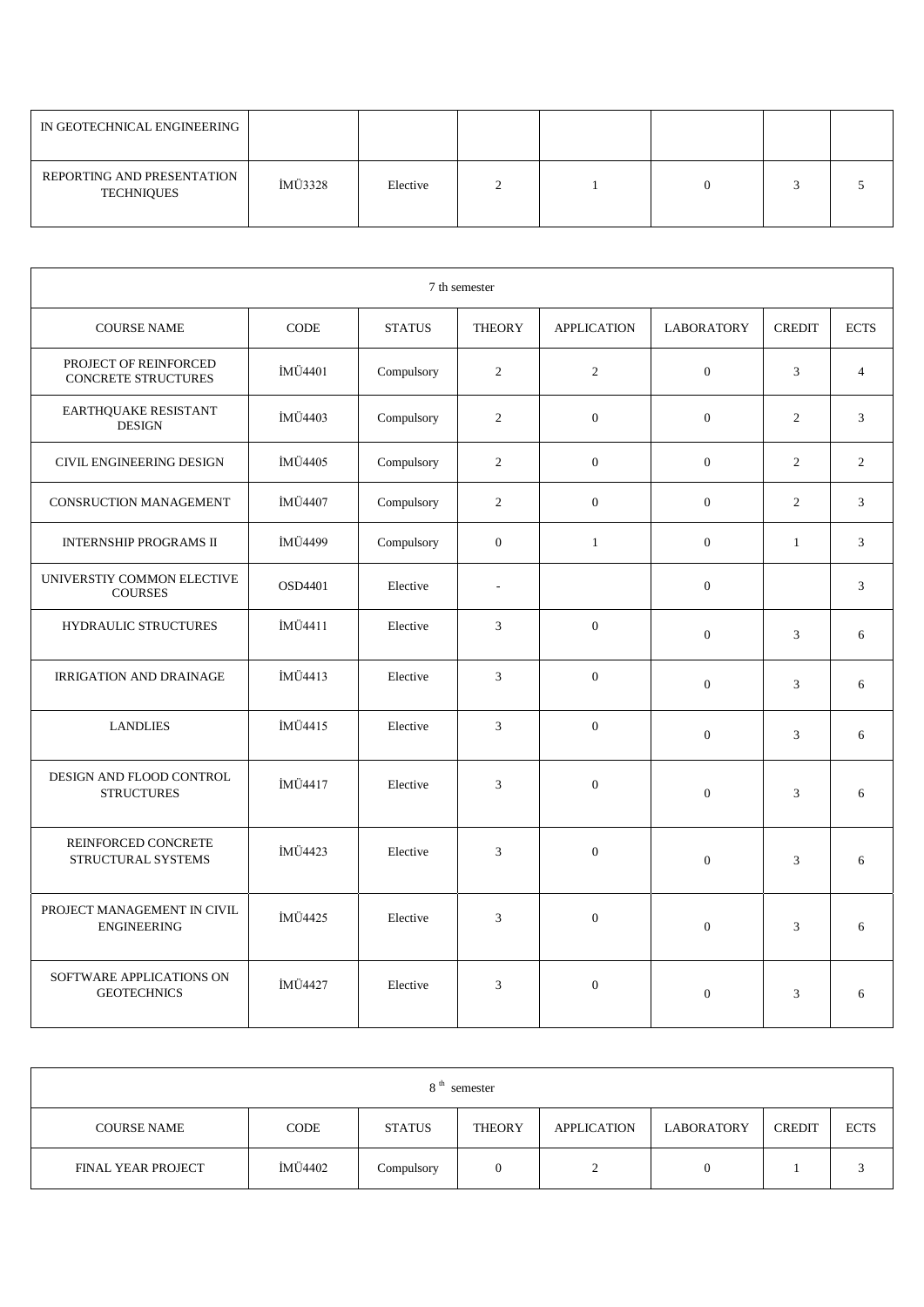| UNIVERSTIY COMMON ELECTIVE<br><b>COURSES</b>                           | OSD4402 | Elective | 2 | $\mathbf{0}$     | $\boldsymbol{0}$ | 2              | $\mathfrak{Z}$ |
|------------------------------------------------------------------------|---------|----------|---|------------------|------------------|----------------|----------------|
| SPEC.TOPICS IN REIN.CON.STR.                                           | İMÜ4412 | Elective | 3 | $\mathbf{0}$     | $\mathbf{0}$     | 3              | 6              |
| REINFORCE HIGHRISE BUILDINGS                                           | İMÜ4414 | Elective | 3 | $\overline{0}$   | $\mathbf{0}$     | 3              | 6              |
| <b>INTRODUCTION TO</b><br>EARTHQUAKE ENGINEERING                       | İMÜ4416 | Elective | 3 | $\overline{0}$   | $\mathbf{0}$     | $\mathfrak{Z}$ | 6              |
| EARTHQUAKE RESISTANT<br>DESIGN OF STEEL STRUCTURES                     | İMÜ4418 | Elective | 3 | $\mathbf{0}$     | $\mathbf{0}$     | 3              | 6              |
| <b>IMMOVABLE EVALUATION</b><br><b>FOUNDATIONS</b>                      | İMÜ4420 | Elective | 3 | $\mathbf{0}$     | $\mathbf{0}$     | $\mathfrak{Z}$ | 6              |
| <b>INTRODUCTION TO</b><br>GEOTECHNICAL EARTHQUAKE<br><b>ENGINEERIN</b> | İMÜ4422 | Elective | 3 | $\mathbf{0}$     | $\mathbf{0}$     | 3              | 6              |
| <b>COMPUTER APPLICATIONS IN</b><br>HYDRAULIC ENGINEERING               | İMÜ4424 | Elective | 3 | $\mathbf{0}$     | $\mathbf{0}$     | 3              | 6              |
| STATISTICAL METH.IN<br><b>HYDROLOGY</b>                                | İMÜ4426 | Elective | 3 | $\mathbf{0}$     | $\mathbf{0}$     | 3              | 6              |
| <b>CONSTRUCTION CONTRATS</b>                                           | İMÜ4428 | Elective | 3 | $\mathbf{0}$     | $\overline{0}$   | 3              | 6              |
| URBAN TRANSPORTATION<br>MANAGEMENT TECHNIQUES                          | İMÜ4430 | Elective | 3 | $\boldsymbol{0}$ | $\mathbf{0}$     | 3              | 6              |
| CORROSION AND STRUCTURE<br><b>DAMAGES</b>                              | İMÜ4432 | Elective | 3 | $\boldsymbol{0}$ | $\mathbf{0}$     | $\mathfrak{Z}$ | 6              |
| REPAIR AND STRENGTHENING OF<br><b>STRUCTURES</b>                       | İMÜ4434 | Elective | 3 | $\boldsymbol{0}$ | $\mathbf{0}$     | 3              | 6              |
| PERFORMANCE BASED DESIGN                                               | İMÜ4436 | Elective | 3 | $\mathbf{0}$     | $\mathbf{0}$     | 3              | 6              |
| HYDROELECTRIC POWER PLANTS                                             | İMÜ4438 | Elective | 3 | $\mathbf{0}$     | $\mathbf{0}$     | 3              | 6              |
| WATER SUPPLY AND<br><b>ENVIRONMENT HEALTH</b>                          | İMÜ4440 | Elective | 3 | $\boldsymbol{0}$ | $\mathbf{0}$     | 3              | 6              |
| <b>URBAN PLANNING</b>                                                  | İMÜ4442 | Elective | 3 | $\mathbf{0}$     | $\mathbf{0}$     | 3              | 6              |
| TUNNEL ENGINEERING                                                     | İMÜ4444 | Elective | 3 | $\boldsymbol{0}$ | $\mathbf{0}$     | 3              | 6              |